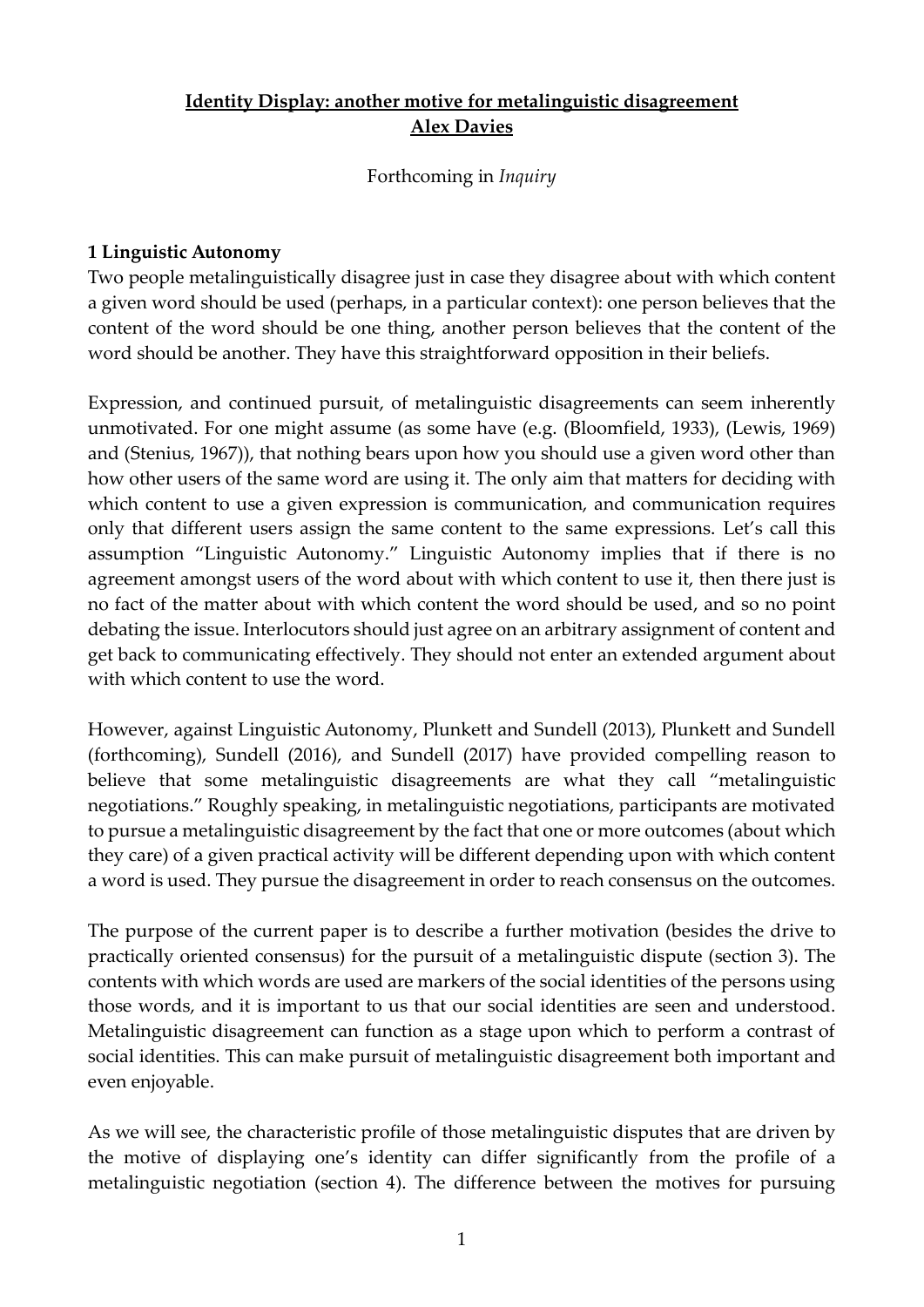metalinguistic disagreement expands the contextualist's arsenal against the relativist about the semantics of predicates of personal taste (section 5). Acknowledgement of identity display as a motive for pursuing metalinguistic disagreement also permits us to deal a second blow to Linguistic Autonomy (section 6).

### **2 Metalinguistic Negotiation**

Before we turn to identity display, let's get clearly in view the phenomenon Plunkett and Sundell call "metalinguistic negotiation." Consider a context-sensitive predicate. It can be used to communicate that a given object has or doesn't have a given property—provided that interlocutors know how the context fixes the content of the predicate i.e. which property is its content in the context. But things can also go the other way. Given common knowledge of the properties possessed by the object spoken of, interlocutors can use the predicate to communicate about the context. Here's an example (cf. (Barker, 2013, pp. 243-245), (Plunkett & Sundell, 2013, pp. 13-14), (Sundell, 2011, pp. 278-279)). Suppose that you and I both know how tall John is. But you're new around here and you don't know what people consider to be tall around here. So I try to communicate to you information about what counts as tall around here using John, by saying, "John's tall." Given that you know what John's height is, you learn, from my utterance, that the threshold for qualifying as tall around here is lower than *that* (i.e. John's height).

Thus, with a context-sensitive expression applied to a given object, you can either use knowledge of the context to discern a property of the object, or you can use knowledge of the properties of the object to discern features of the context. The latter type of use of a context-sensitive expression is what Plunkett and Sundell call a "metalinguistic usage" of the expression. An exchange in which participants deploy metalinguistic usages of contextsensitive expressions, thereby expressing disagreement about with which content to use those expressions, is what they call a "metalinguistic dispute."

Plunkett and Sundell (cf. (Plunkett and Sundell 2013, 14–15), (Sundell 2011, 279) and (Sundell 2016, 803)) distinguish between two kinds of metalinguistic dispute. Firstly, there are what they call *descriptive* metalinguistic disputes. The interlocutors dispute what the features of the context are as a matter of fact. Secondly, there are what they call *normative* metalinguistic disputes. Regardless of whether there is an existing conventional usage for the context (Sundell 2016, 804, fn13), the interlocutors take different views on with what content an expression should be employed in the context. Plunkett and Sundell (cf. (Plunkett and Sundell 2013, section 4.1), (Sundell 2016, 812–13), (Sundell 2017, 94-98)) take a stand on just why it is that interlocutors are motivated to pursue disagreements about with which content an expression should be employed (thereby opposing Linguistic Autonomy). When a word is used in a given practice, then differences in the content associated with that word are likely to lead the practice to have different consequences. Assuming that the word, for instance, "torture" is embedded in laws governing the activities of soldiers and government agents, depending upon exactly which content is assigned to "torture" when applying those laws, we'll end up with different consequences for these soldiers and agents: in particular, whether such people will be incarcerated or otherwise punished. If one cares about such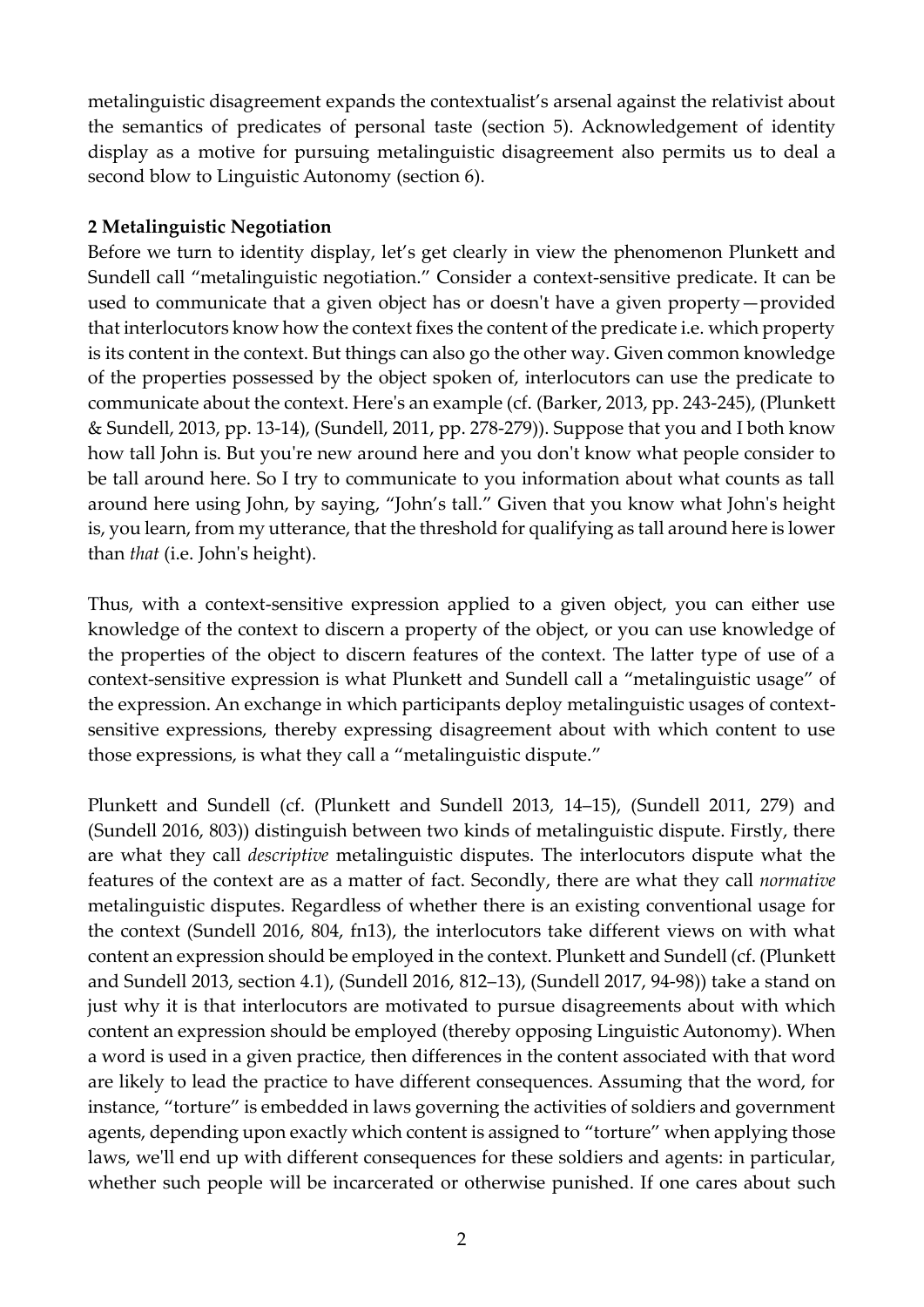consequences, then one will care about which content is assigned to the word in the practice. As Plunkett and Sundell put the point:

Given a certain social-historical setting—a setting in which certain words (largely independent of which specific concept they express) fill specific and important functional roles in our practices – participants might care a great deal (and genuinely substantive results could hang on) which concept/word pairings we employ in a given context. (Plunkett & Sundell, 2013, p. 20)

The aim of a metalinguistic disagreement about with which content an expression should be used—as is particularly salient in Sundell's (2016 sections,  $3 \& 4$ )—is to coordinate the use of an expression by two persons (i.e. to ensure that both users use it with the same content).

The phenomenon that Plunkett and Sundell call "metalinguistic negotiation" is then: metalinguistic disagreement about with which content a word should be used; which is pursued because the choice of content has practical consequences about which participants to the disagreement care; and finally, which is aimed at achieving consensus. 1

The phenomenon is not restricted to terms (like "torture") that figure in legal texts. What's required to set up the possibility of metalinguistic negotiation is that a sentence be used in a context whose outcome is contingent upon the truth of the sentence. In that case, differences to the content of the words in the sentence can affect its truth, and consequently that outcome. For instance, you're making chilli con carne (Plunkett & Sundell, 2013, pp. 14- 15). Comments about the level of chilli in the con carne will be used, in the course of cooking, to guide the amount of chilli in the con carne. The amount included has consequences about which those cooking care. A metalinguistic negotiation could well take place. But no legal texts need be in sight.

The existence of this breed of metalinguistic disagreement (embedded in such a motivational structure) is, thanks to Plunkett and Sundell, now quite uncontroversial. As I say, the current paper describes the contours of a rather different kind of metalinguistic disagreement (embedded in quite a different motivational structure).

## **3 Identity Display**

<u>.</u>

Identity display through metalinguistic disagreement is a special case of giving off

<sup>&</sup>lt;sup>1</sup> There are passages wherein Sundell shows a willingness to classify a broader range of circumstances under the label "metalinguistic negotiation." See especially (Sundell, 2016, p. 805) and (Sundell, 2017). Nonetheless despite such passages, Sundell's focus on metalinguistic negotiation as described above is explicit, persistent and has clearly affected how his work is received. When he sets to work trying to convince his readers that language users can have intense motivations to argue the toss over how a bit of language is to be used, he repeatedly does so by belabouring differences in practical consequences that depend upon with which content that bit of language is used. Indeed, the choice of the word "negotiation" to describe what could motivate interlocutors to pursue a metalinguistic dispute focuses our attention squarely upon processes that are aimed at achieving consensus.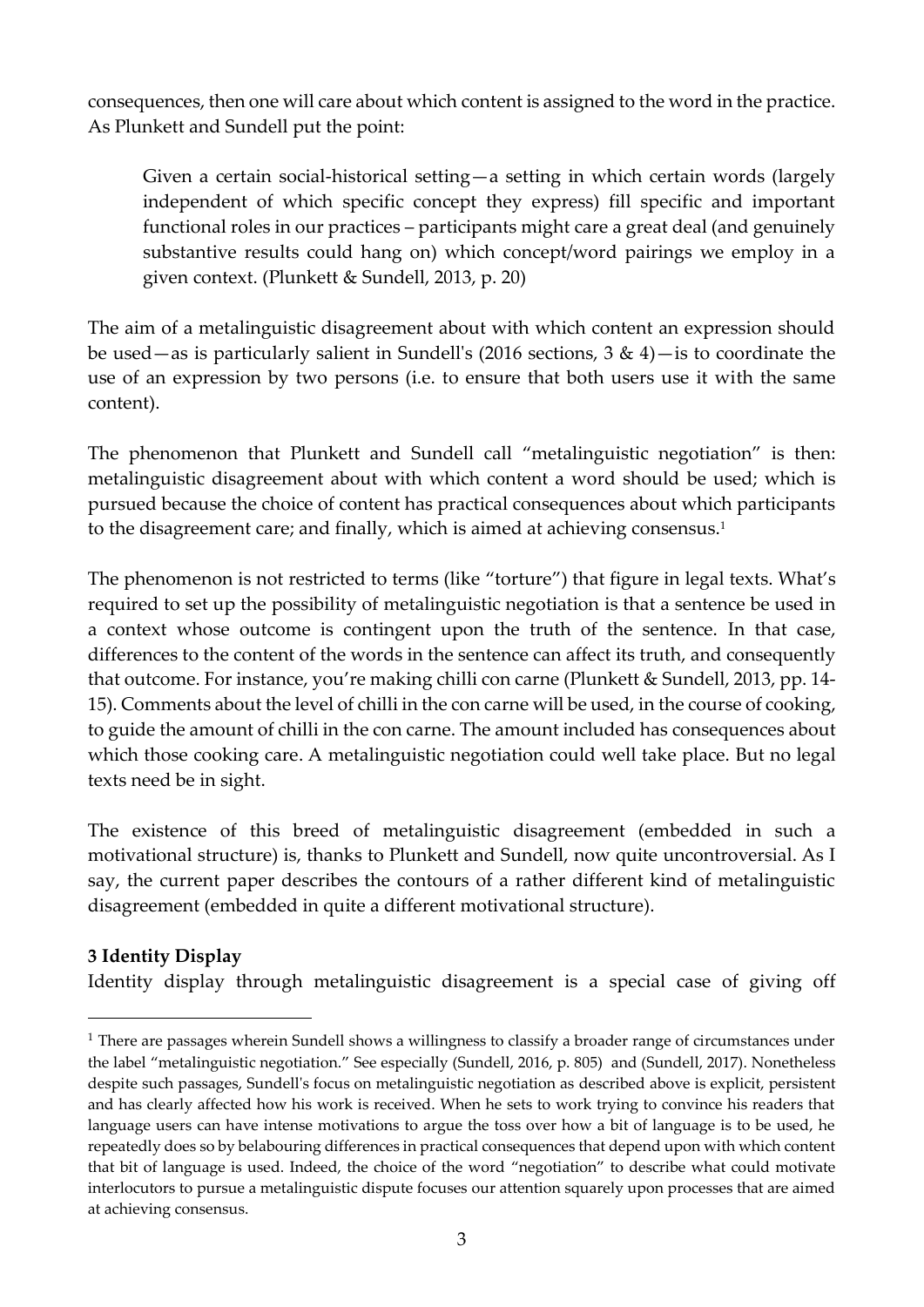information through the way one performs an action in the presence of others. In order to make the nature of identity display more fully apparent, I first describe this more general phenomenon. I then describe how identity display can be done specifically through the use of polysemous or context-sensitive words in ways that parallel the general case. Finally, I explain why metalinguistic disagreement is an especially good conversational environment in which to do identity display through the use of polysemous or context-sensitive words.

### **3.1 Giving information and giving off information**

We take ourselves to be certain kinds of person and the kinds of people there are to be are (to a great degree) distinguished not just by immutable traits of biology, brain and bodytype, but by distinctive patterns of behaviour. Alluding to a study of conduct in 1940s USA (viz. (Komarovsky, 1946)), Erving Goffman, that great 'metaphysician of the banal' (Berger, 1986, p. xi), writes:

…when we observe a young American middle-class girl playing dumb for the benefit of her boy friend [sic], we are ready to point to items of guile and contrivance in her behaviour. But like herself and her boy friend [sic], we accept as an unperformed fact that this performer *is* a young American middle-class girl. But surely here we neglect the greater part of the performance. (Goffman, 1969, p. 81)

We don't have to be radical social constructivists in order to accept the importance of our conduct for our placement amongst social categories. Instead, just think for a moment about how one recognizes a person as a valley girl, a riot grrrl, a member of the nouveau riche, a rebel, a narcissist, a "dick", a creepy professor, a person "with an edge", a criminal, or indeed, an American middle-class girl—*not*, typically, by consulting government data. But instead, simply by registering the impressions created by the person through how he or she holds him or herself in particular situations.

Moreover, we care about our location amongst social categories. One cares about whether one is a rebel, a narcissist, a "dick" etc. But then, if we care about our location amongst these categories, and if membership of these categories is to a great degree a matter of conduct, then we have a strong motivation to regulate our conduct in such a way as to take control of our location amongst these categories. Borrowing a term from Hample and Irions (2015), I will call the management of the impressions we make upon others for the sake of controlling our location amongst social categories of persons "identity display."

How do we do identity display? Toward the beginning of his *The Presentation of Self in Everyday Life* Goffman draws the following distinction between two means by which an individual may communicate with those around him.

The expressiveness of the individual (and therefore his capacity to give impressions) appears to involve two radically different kinds of sign activity: the expression that he *gives*, and the expression that he *gives off*. The first involves verbal symbols or their substitutes which he uses admittedly and solely to convey the information that he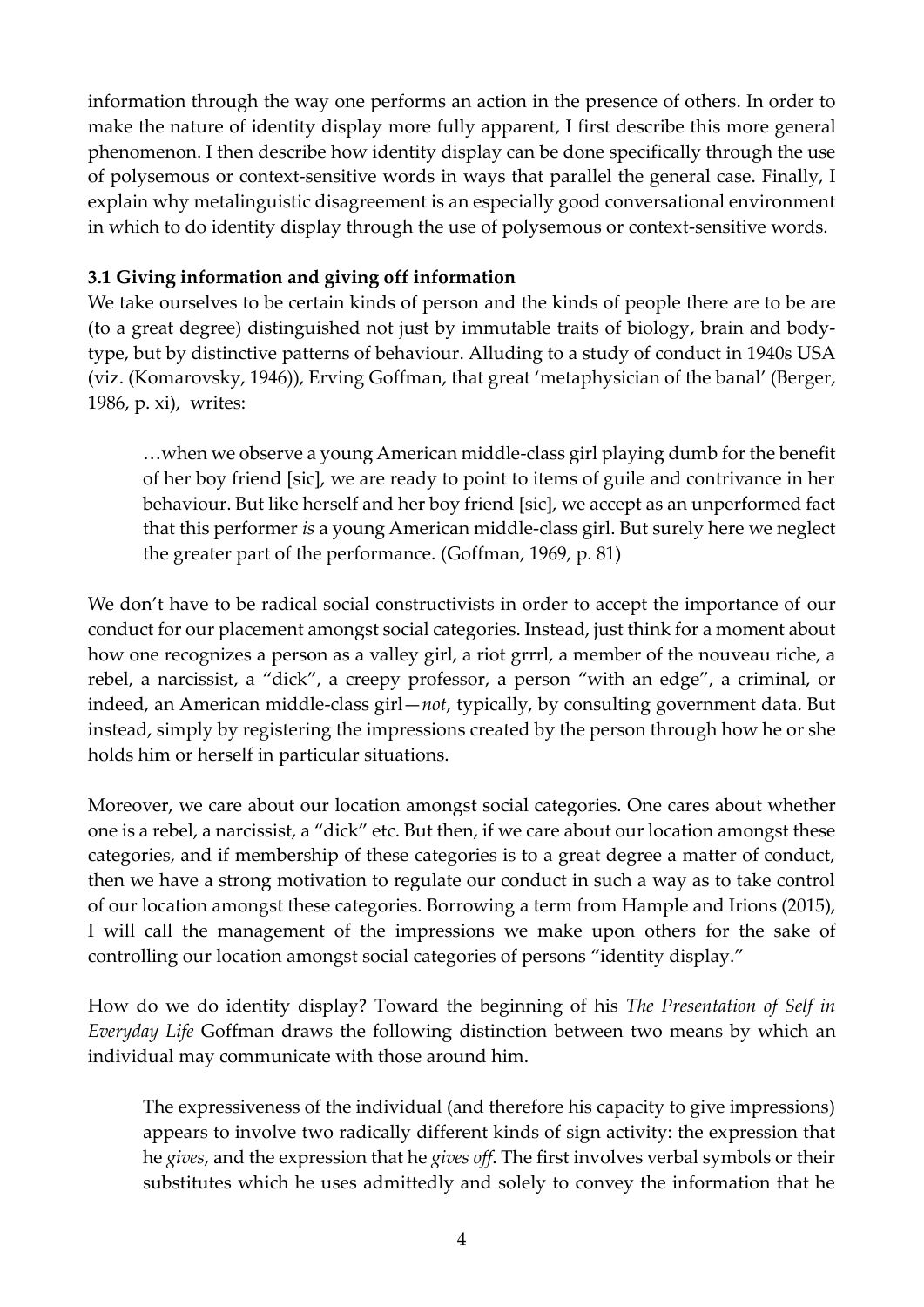and the others are known to attach to these symbols. This is communication in the traditional and narrow sense. The second involves a wide range of action that others can treat as symptomatic of the actor, the expectation being that the action was performed for reasons other than the information conveyed in this way. (Goffman, 1969, p. 14)

When communication gets discussed by philosophers of language, the lion's share of discussion is about the first kind of 'sign activity': a particular action is performed with the intention of getting someone to form a particular belief by recognizing the intention. These are acts which have Grice's (1957) non-natural meaning. We, for instance, tell each other things. Needless to say, this method does not seem to be the predominant means by which others discern our location amongst social categories. The second kind of 'sign activity' is the wielding of Grice's natural meaning for the purposes of communication. This kind of thing does seem like the more likely candidate for the predominant way in which others discern which social categories we fall into. However, the very idea that one can exercise control over this second kind of 'sign activity' can seem a little paradoxical (as Goffman (1969, pp. 76-82, pp. 241-244) was wont to stress). It can seem this way because the presence of the wrong kind of intention destroys natural meaning (for discussion see (Moran, 2005) and (Ross, 1986)). For instance: the new secretary's repeated sniffing, the scratching of his nose, his abruptly improved mood, and the sudden absence of the sweats may well mean that his recent "bathroom break" included the snorting of cocaine—that he is a cocaine user. But if it turns out that these changes are all components of a concerted performance given to us specifically with the intention of getting us to believe that he has just snorted cocaine, then his actions do not mean he is a cocaine user. The secretary's actions can mean he is a cocaine user in the same way that the spots can mean measles (a case of Grice's (1957) natural meaning), but only if the actions haven't been done with the express intention of getting us to believe that he is a cocaine user. If those actions were performed with such an intention, then we have to engage in an assessment for which we would otherwise have no need: namely, of why he would want us to think he is a cocaine user.

Nonetheless, none of this means that actions cannot be performed with the intention of communicating the actions' natural meanings. Although that intention cannot be the overt intention with which one performs the actions, actions performed in ways that at least create the impression that they are being performed for *other* reasons can be performed with different (so to say) inflections, which affect the visibility of the natural meanings of the action performed: one can bring into focus (both in the sense of bringing to attention and of making less fuzzy) the actions performed, and consequently what those actions mean for one's location amongst social categories. These are ways of, in principle, *deliberately* doing identity display through the second kind of 'sign activity'. Borrowing from Goffman, I will now describe four of these ways.

First, what is done may be to some extent dramatized: i.e. given extra flourishes which make it more apparent what is taking place. For instance, Goffman (1969, p. 41) describes how a nurse doing rounds making observations of patients may seem to those around her to be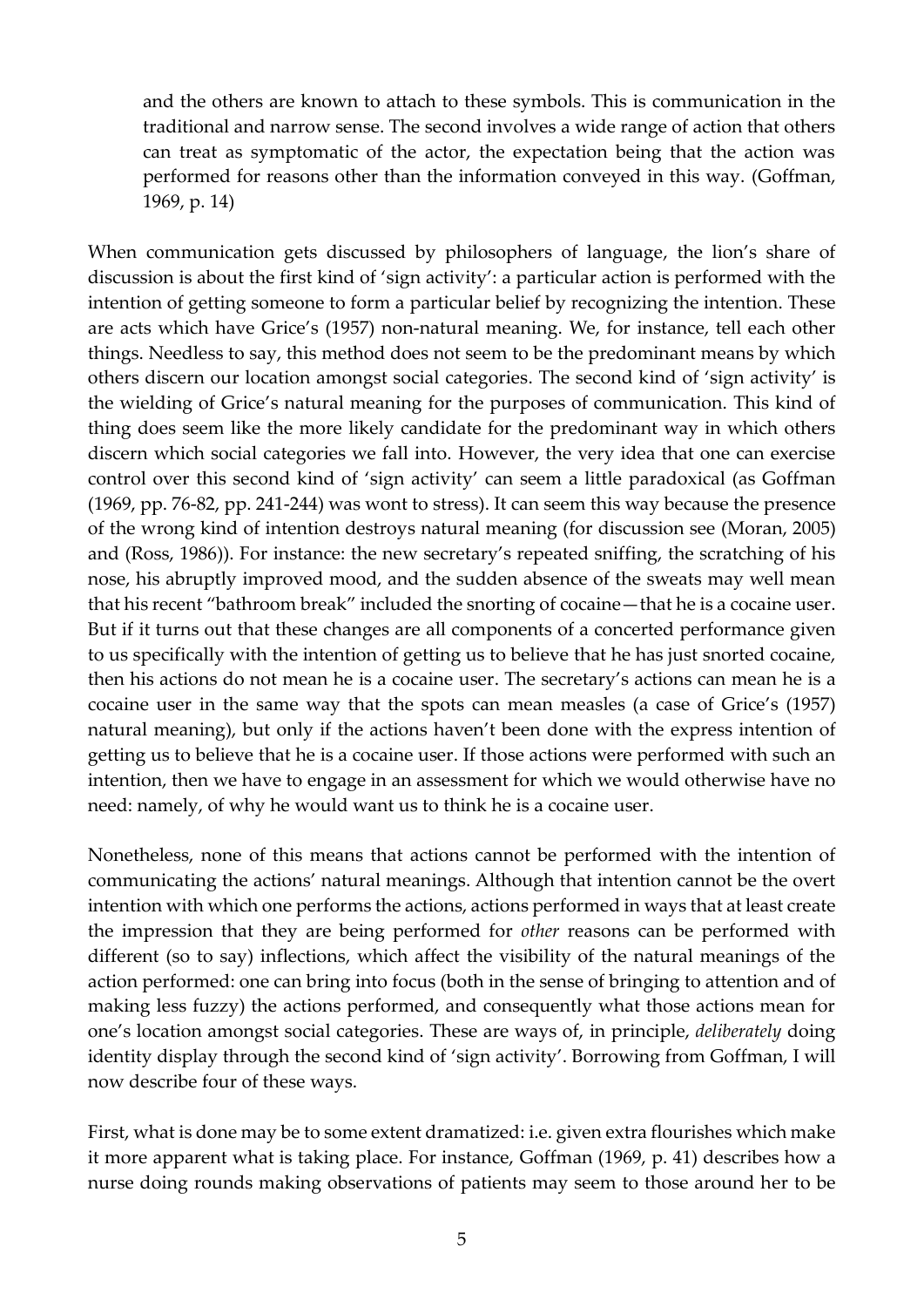someone who is just having a chat—doing nothing medically important. The nurse may however exaggerate aspects of her examination in order to make it apparent that an examination is being performed, even though, strictly speaking, these exaggerations are not necessary to get the information that it is the purpose of the examination to retrieve.

Second, one may perform actions in a manner that fits the stereotypes and presumptions others have of you or your social kind in order not to distract and complicate the appearance of the action that one is performing—one makes one's action conform to the ideals of those watching it, so as not to raise questions, queries and distractions that take attention away from the action that one is performing. Here is another one of Goffman's examples. There is the 'ignorant, shiftless, happy-go-lucky manner' which African-Americans in the southern states of the U.S. in the past have 'felt obliged to affect during interaction with whites' (Goffman, 1969, p. 47). The idea being that if an African-American did not impute this into, for example, his buying of groceries, then it would disrupt the action of buying groceries in a store owned by a white man: to the white man it wouldn't look like an uncontroversial case of someone buying groceries. It would look like someone being confrontational. Although this would of course be a mistake on the part of the owner, if the African-American just wants to be seen as a man buying his groceries (nothing more, nothing less) without turning the exchange into a site of resistance, then he can conform to the stereotype to keep the exchange normal in the eyes of the owner.

Third, minor flaws which themselves do nothing to undermine the performance of an act *vis a vis* the achievement of a desired practical outcome, might nonetheless cause an audience to lose confidence in a given interpretation of what is taking place. For this reason, we seek as much as possible to avoid these minor flaws: an untucked shirt in a business meeting; a skirt stuck in a belt; a stutter; a mispronounced word; a stumble; a gesture that looks like something else etc. Such things don't necessarily make the doing of a given action worse (as measured by the achievement of a certain practical outcome), but if present, can thwart the clarity of the activity taking place by undermining confidence in a given interpretation of what is happening. We're aware of this, which is why doing something (e.g. building something, cooking something) can suddenly feel more stressful when someone who may well be sceptical about what is taking place begins to watch.

Fourth, impressions given off by actions done before others are often given off in virtue of *concerted* behaviour amongst several persons. One can make one's action obviously have the distinctive contours of a person buying a loaf of bread in a shop only if there is another person present discernibly doing the action of selling one the bread—otherwise it can begin to look like theft. This can have the effect that one is concerned with whom one is seen and their behaviour because the impression one creates will be in part a function of how others present their own actions. Suppose, for instance, that you sit in a bar attempting conversation about the politics of sex work, at one point citing a conversation you once had with a sex worker, which has informed your views about the selling of sex to this day. However, the impression that this is a political discussion is destroyed when your interlocutor begins expressing a prurient interest in the looks and services offered by the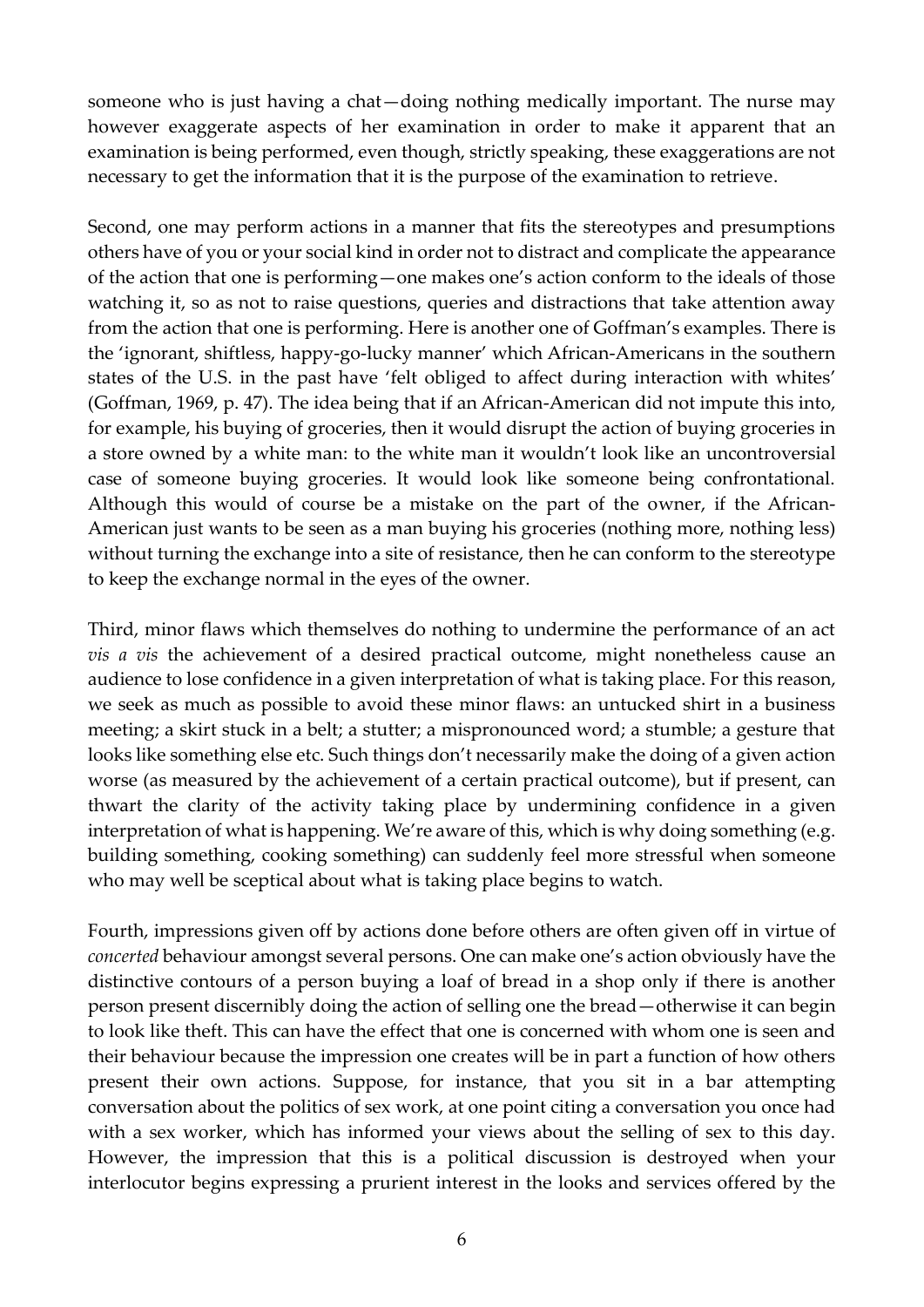aforementioned sex worker: "was she high class?" he asks loudly, a grin on his face. The conversation's appearance now risks an inversion: looking like one between two "punters" comparing sex workers whose services they're used to buying. The risks that others' behaviour poses to the look of one's own actions can require corrective measures (e.g. loud correction of the acquaintance with the prurient interest). It can even lead one to avoid being seen with persons who are liabilities in this respect.

All of these ways of inflecting one's actions in the presence of others are tools for identity display because the actions one performs are the basis for others' inferences about the kind of person one is, and the inflections affect the visibility and clarity of those actions.

### **3.2 Words, Criteria and Group Membership**

Let's turn our attention to our special case: the doing of identity display through how we use our words. Kate McFarland makes the following observation:

Speakers might identify as a member of a certain cultural heritage or subculture, or even as a person with certain idiosyncratic traits—and these facets of their identity can be reflected in the criteria by which they apply their words. (McFarland, 2015, p. 147)

The claim here is not that particular words are associated with particular identities—though a person's capacity to switch dialect and register in order to promote one identity over another in different contexts inclines me to think that this is also true. The claim McFarland is rather making, and which we're going to develop in what follows, is that when a word is context-sensitive or polysemous, and so permits use with one of several criteria, the choice of criterion adopted when using the word can mean that the user of the word falls within a given social category. I give four examples of such connections between word application criteria and social group membership.

Consider first a discussion by the sociologist (and student of Goffman) Harvey Sacks on what he calls the "revolutionary" category of the *hotrodder*. Hotrodders—as Sacks speaks of them—are persons from 1950s USA who modified their cars in various different, but observable, ways (for an overview of the sub-culture see (Balsley, 1950). If you've ever seen *American Graffiti* then you know what I'm talking about. While lecturing on the features of a transcript of a group of hotrodders in a counselling session that took place in the 1950s, Sacks (1992) proposes that the category hotrodder has the following features. It is such that members of the category have authority over who is a member of the category. This is because membership of the category requires that one knows how to assess car modifications in accordance with the standards of the hotrodder category:

The modification characteristics have some rather usual features for such kinds of categories, and that is, anybody can tell it's a hotrod, but it is members who can tell if it's a good one or a bad one, what rank it has, etc. (Sacks, 1992, p. 173)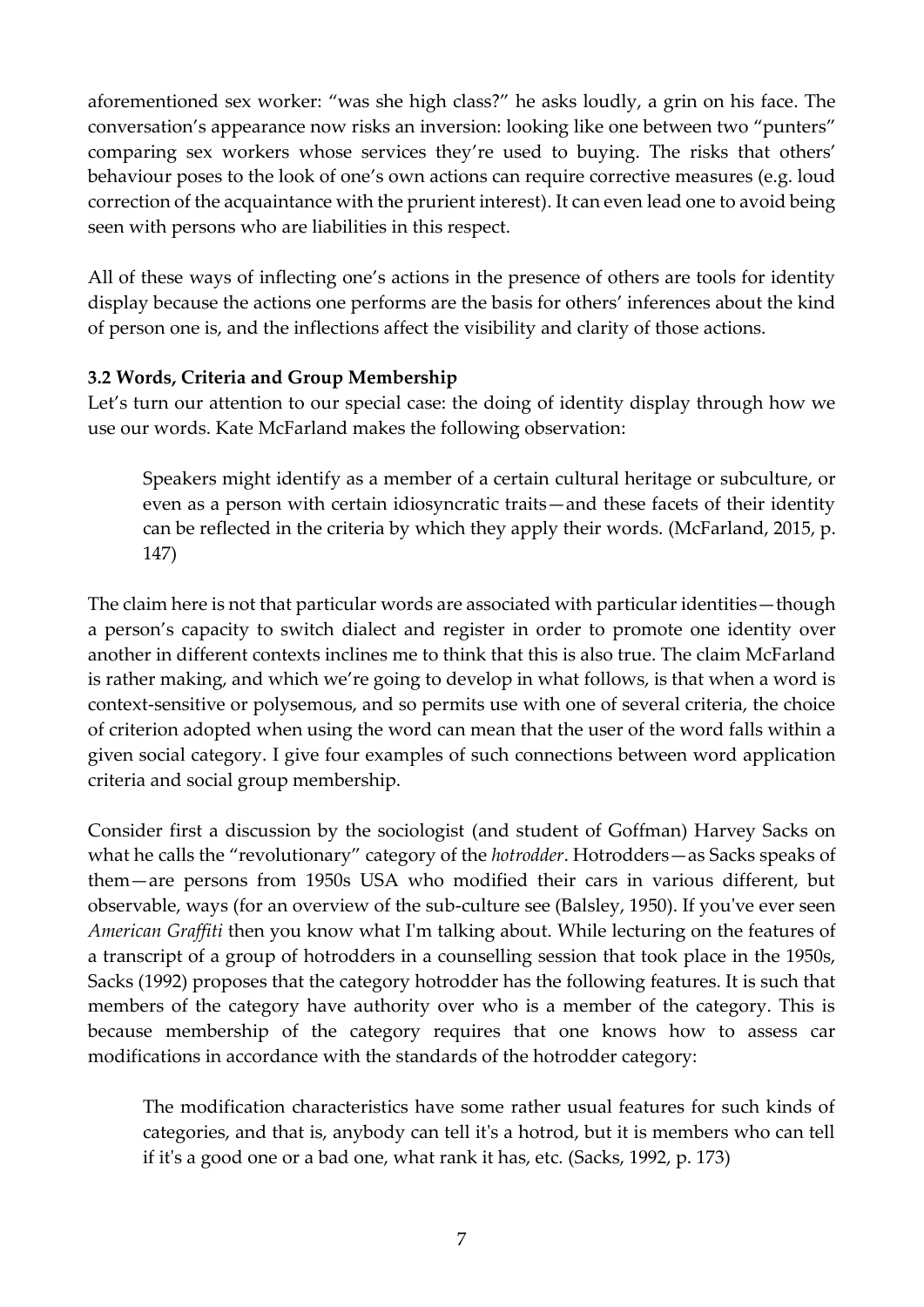Now if it's the case that what goes into deciding the rank of a hotrod is something that kids decide, then one can at least begin to see how it is that they're able to set up, and what are the kinds of things they would use to set up, machinery for social control over candidate members. That is, one is a member by recognition of others who are members. And thereby, to successfully get membership, you have to do what it is that they provide is the way to become a member. You don't ask your parents for permission, and then treat that as your entry card. Nor is it something you can do without a very considerable commitment. It is not something that you can do on an occasion, in any given apparatus. (Sacks, 1992, p. 174)

Suppose you engage in a conversation with hotrodders about the relative merits of different hotrods. If you use terms of assessment (e.g. "good") in application to the hotrods recognizably with criteria that are not the criteria that hotrodders use, then it will become apparent to the hotrodders present that you are not a hotrodder.

Consider, second, music categories. There are those who will insist that only a very narrow range of bands qualify as falling into the category industrial. Bands such as Nine Inch Nails do not qualify. But others might be quite happy to place Nine Inch Nails in the category industrial. Persons who differ in these ways fall into different social groups: "purists" and "non-purists", we might call them. Maintaining one's membership in the purist group comes with the need to deploy labels for denoting industrial music (in English "industrial") in a certain way (for discussion see McFarland (2015, p. 147)). Similar remarks apply to the use of labels of other music categories: black metal, prog and country. For each there is a musician or group (Dimmu Borgir, Styx, Taylor Swift) such that purists of the category will not count it as a member whereas those who are not purists, will be happy to count it as a member. Membership of the purist group is tied to the use of music category terms in appropriate ways. Again: walk into a conversation amongst a bunch of (English speaking) purists, and call Nine Inch Nails "industrial", and they'll know you're not a purist.

Third, consider the application of aesthetic predicates to food items. According to a popular conception of persons and food, what food one eats is related to the kind of person one is (e.g. (Ahlgren, Gustafsson, & Hall, 2004), (Amiraian & Sobal, 2009), (Stein & Nemeroff, 1995), (Vartanian, Herman, & Polivy, 2007)). For this reason, terms of food classification can be used to indicate something about one's location amongst social categories. A person who insists on classifying ready-made meals and late-night kebabs as not tasty, may use "tasty" with a content on which those items really do not fall within the word's extension. She may do this, in part, to present herself as a healthy person. Yet, another person may use "tasty" with a content on which those items really do fall within the word's extension, in part, in an effort to project an easy-going and playful persona—a person who's not snooty about food.

Fourth, and finally, it has been documented that people change their interpretation of politically significant sentences depending upon both which groups they think agree with those sentences and whether or not those people identify with the groups in question. For example, speaking of previous work upon which they build by Asch ( (1940), (1948)), Wood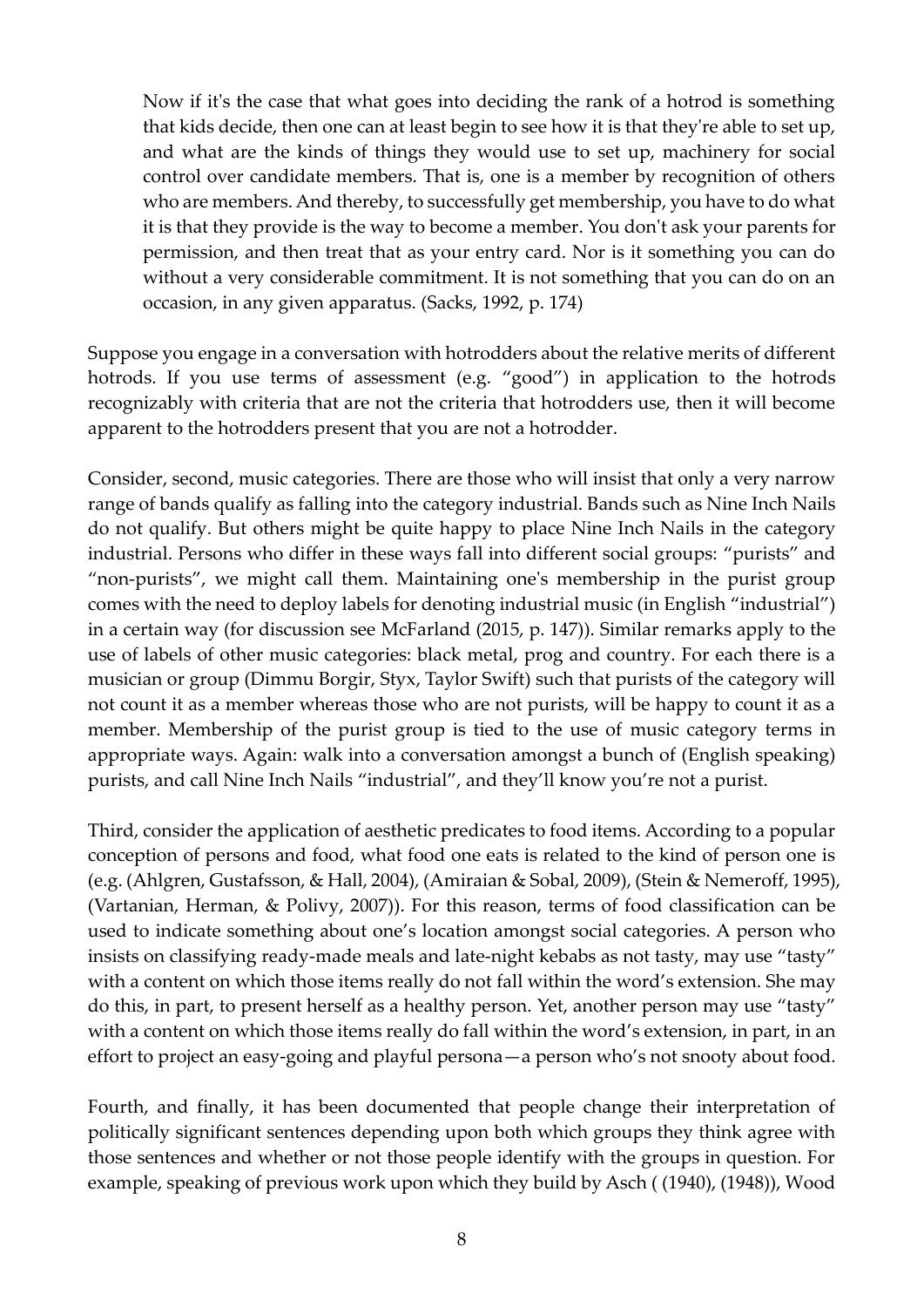et al. (1996) report the following example from Asch's work:

...Asch's (1940, 1948) Gestalt analysis, in which source groups do not directly impact recipients' attitudes but instead alter recipients' understanding of the object or issue under discussion. For example, when participants were informed that Karl Marx authored the statement "Those who hold and those who are without property have ever formed two distinct classes," they were relatively unfavorable toward it (Asch, 1948), presumably because it was interpreted as communistic rhetoric, inciting rebellion and revolution. However, when respondents learned the true author was John Adams, they were more favorable, presumably because the statement then appeared to be part of capitalist ideology. Thus, "positions imputed to congenial groups produce changes in the meaning of the objects of judgment" (Asch, 1940, p.462). (Wood, Pool, & Purvis, 1996, p. 968)

What Asch found is not just that people reinterpret a sentence based upon their background knowledge of the group of people who say it. That would be unsurprising: if a sentence is ambiguous, but X said it, and people like X would probably mean p by uttering the sentence, then in all likelihood, X was saying that p. The point is rather that people are more likely to engage in reinterpretation if they don't want to affiliate with that group of people. Their desire to disaffiliate with the group motivates them to assign content to the sentence that allows them to disagree with it, and hence the group from which they want to disaffiliate. Pool et al. (1998) replicated Asch's finding for other sentences. For instance, "Economic prosperity in Texas is dependent on Mexico" could be understood to be a description of the purported fact that Texas exploits illegal migrant workers from Mexico, or it could be understood to be a description of the purported fact that there are trade agreements between Mexico and the US such as NAFTA. Interpreters would change their interpretation of the target sentence, depending upon both who they were told said it and whether or not their self-esteem was tied to distinguishing themselves from that group. This is indicative of another substantial connection between how people are willing to use words and where amongst social categories these people fall.

### **3.3 Identity Display using words with given contents**

Let's put the observations of sections 3.1 and 3.2 together. Although, as we saw in section 3.2, the content with which one uses an expression can be used to place oneself in a given social category, the content with which one uses a given word may not be immediately apparent. Just as Goffman's nurse may have trouble making clear that she is engaged in an examination of a patient because the activity itself isn't inherently distinguishable from a mere chat, the application of "good hotrod", "country music", "dependent on Mexico", or "tasty" to an uncontroversial exemplar of the category may do very little to make recognizable that you're using the relevant expression with one content rather than another. However, the four techniques described in section 3.1 for inflecting an action to make its appearance unequivocal have application to the use of words with given contents.

Firstly, there are ways to make more apparent that one is using a word with one rather than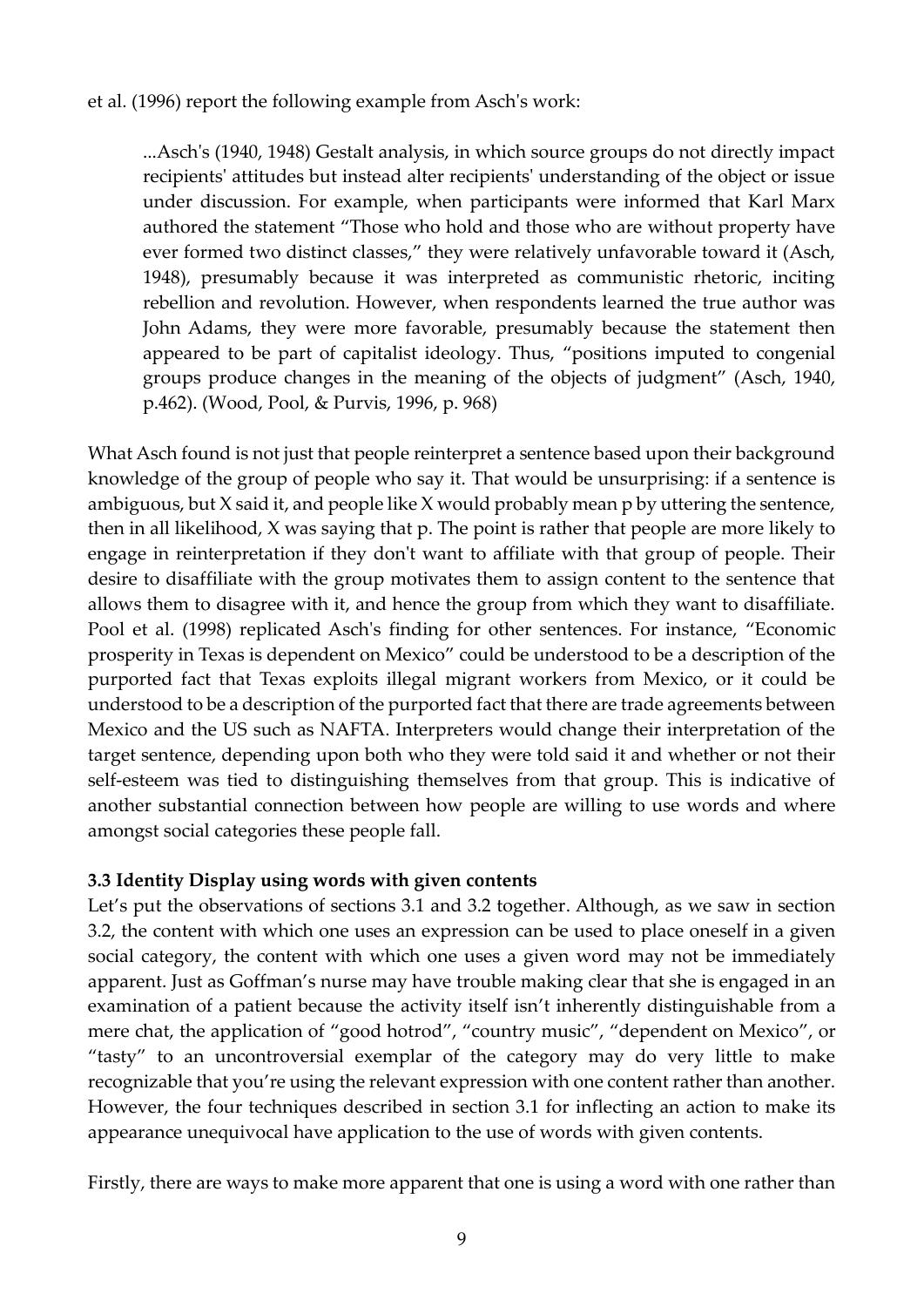another content. One can find objects which clearly distinguish two possible contents of a given word and one can make clear which side of the extensional border one places the object. If one also makes clear that one is well informed about the properties of this object, then by applying the word (or a phrase with the word's complement as its extension) to this object, one makes most obvious with what content one is using the word. For instance, you prove that you are well acquainted with Taylor Swift's music by citing features of the music that only someone who has listened to it carefully could know yet, even so, you brazenly apply "country music" to it. Given your demonstrated knowledge of her music, your application unequivocally shows that you're using "country music" with a criterion that permits inclusion of Swift's music within the extension of "country music." Similarly, for a mere fenderless jalopy and "good hotrod", a late-night kebab and "tasty", and details of the damage that sudden removal of illegal Mexican migrants from Texas would have on the state's economy and "dependent on Mexico."

Secondly, one may, in speaking, conform to broader social norms and stereotypes, in order not to distract from a particular use one is making of the relevant expression. For instance, you may be really rather taken by your dad's very subtle adjustments to his own car. If those adjustments had been made by a teenager, the result would unproblematically be considered a good hotrod. But you may know hotrodders have biases against older persons—especially parents. So you don't ever apply the expression "good hotrod" to your dad's car, because it'll complicate how you're understood when you apply the expression to other cars. You may avoid even praising Nine Inch Nails (let alone classifying them as industrial) when in the company of purists, for fear that this will raise suspicions that when you use "industrial" you are employing a content that could encompass Nine Inch Nails.

Thirdly, in an obvious way, minor flaws in the application of a term may cast doubt upon whether one is really using a given expression with the particular content one wants to be seen to be applying the expression with. You have a momentary slip in classifying a car you didn't examine very carefully, but which definitely doesn't (even by your own lights) qualify as a good hotrod: you apply "good hotrod" to it. Although you quickly retract your claim, the damage may already have been done to others' confidence in your hotrodder status, because doubts have been raised about your ability to use terms with the aesthetic criteria characteristic of hotrodders.

Fourthly, whereas a conversation may provide an opportunity to use a given word with one's favoured content, some conversations are going to be structured in such a way as to afford more opportunities to demonstrate the word's use with one's favoured content than other conversations. Consider expressions of disagreement. Public disagreements (be they metalinguistic or not) are in any case a way of showing one's identity through a public defence of one's view—which itself is likely to locate one in some region of social space. As anthropologist Julie Lindquist notes in her study of argument in a Chicago bar, the expression of disagreements, which everyone knows there's no hope of ever resolving (e.g. (Lindquist, 2002, p. 153)), can nonetheless be used to act out differences. Thus: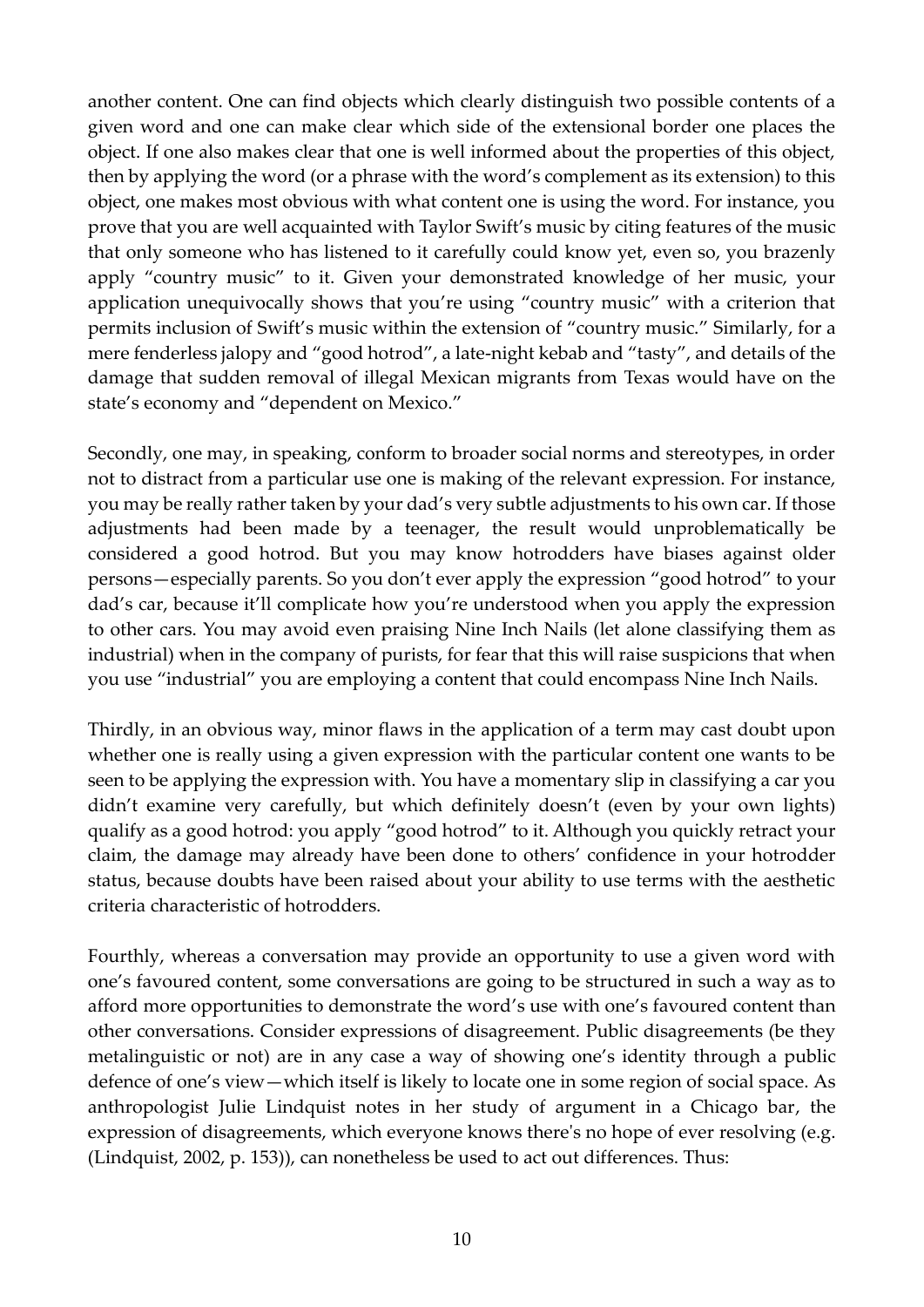In argument, Jack can persuade others (and himself) that he's not a supercilious egghead, like me; I can demonstrate that I'm not a small-minded reactionary, like him. (Lindquist, 2002, p. 172)

One can show who one is through a method of contrast using disagreement. When the disagreement is on a matter which permits repeated applications of a given word, as well as the explicit drawing of inferences which display the truth-conditional content of the word as one is using it, disagreement can be an especially good conversational genre for identity display through the criteria with which one uses one's words.

There are three identities that may be displayed through expression of disagreement (and consequently through expression of metalinguistic disagreement), the expression of each of which may serve as a motive for extended expression of the disagreement. Firstly, and most obviously, one may pursue the disagreement to show something about oneself. One does that by taking opportunities in the disagreement to make recognizable one's use of a word with a content that is an indicator of given group memberships. Secondly, one may also pursue the disagreement to give someone else a chance—wittingly or not—to showcase aspects of their identity. For example, a person may wish to showcase that a man eager to be seen as a feminist ally through his insistence that sexual harassment and sexual assault are common yet widely unacknowledged, has nonetheless repeatedly 'denied, minimized, trivialized, eroticized, or excepted as marginal or episodic' (MacKinnon, 1989, pp. 5-6) nigh on all such events: i.e. he tends to use the words "sexual harassment" and "sexual assault" with contents that are gerrymandered to ensure that most events he ever explicitly considers fail to fall squarely within their extension. You want others to see—what you have known for a while, but others have refused to acknowledge—that this self-professed feminist is problematic. You may thereby use metalinguistic disagreement as the rope with which he may hang himself. Thirdly, there may be an identity that all parties to a disagreement have in common and which would be displayed in having the disagreement. The having of the disagreement may be a way of performing that shared identity. This too may motivate metalinguistic disagreement. Two young men sit in a student union bar attempting to leave the impression on others in the bar that, let's say, they are promising philosophers of the future. They may do this by together pursuing a metalinguistic disagreement that showcases their ability to make fine rhetorically compelling distinctions, to not get sucked into the slanted terms of his opponent, etc.

## **4 Five features of expressions of metalinguistic disagreement motivated by identitydisplay**

Now we have a clear idea of what the use of metalinguistic disagreement to display identity is, let's take a step back, and note five features of such disagreements. In the process, we will see some significant differences between them and metalinguistic negotiation.

First, and most obviously, these disagreements are not aimed at consensus. Consequently, expressions of metalinguistic disagreement can be satisfying and fulfil their purpose if motivated by identity display even if everyone knows consensus is not in the offing. This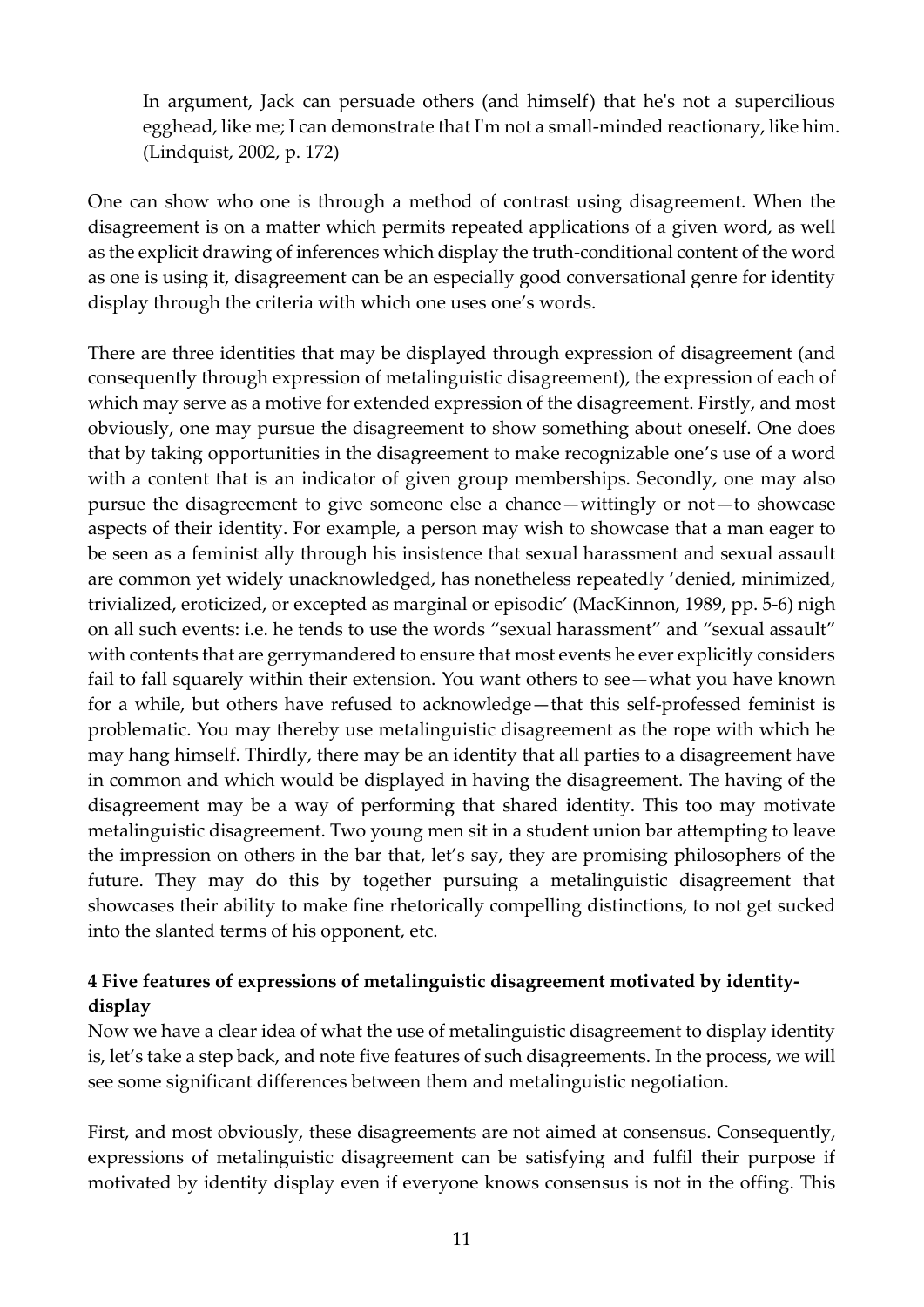contrasts with metalinguistic negotiations. Since the aim of such negotiations is consensus, if consensus is known to be unlikely, the expression of this kind of metalinguistic disagreement is with little point.

Second, recall that, as we noted earlier, the lion's share of philosophers' talk about communication focuses upon acts performed with the express intention of getting the audience to do something by recognizing this very intention. Saying, just as much as implicating, something are commonly supposed to be linguistic acts of this kind. In recent work, speech acts which communicate metalinguistic information have been taken to communicate that information in just this way. Although Plunkett and Sundell (2013, pp. 15, fn42) remain officially neutral on the precise mechanisms by which metalinguistic information is communicated, their concern is with acts of advocation performed by using words with given contents (*ibid*). If one uses a word with a given content with the intention of advocating its usage, recognition of this intention must surely be part of what is required for the act of advocation to succeed: otherwise the use is just a use, left for observers to make of it what they will. Two other philosophers whose recent work is about metalinguistic acts are entirely explicit in their assumption that the actions they describe require recognition of a communicative intention in order to be successful. Firstly, Hansen (forthcoming, p. 2) defines a metalinguistic proposal as a special case of an advisory speech act: a speech act which expresses 'the belief that doing some action is a good idea, that it is in the hearer's interest' and the speaker's 'intention that H [the hearer] take this belief of [the speaker's] as a reason to act'.' The speaker's intention in uttering the sentence that underlies the act's performance is thus supposed to be recognized. Secondly, Sterken (2019) describes the intentional use of a word with a meaning one wants the word to be used with, knowing that in the context of the conversation one's use may well not get recognized. Nonetheless, the act of interest to Sterken involves what she calls a 'diachronic communicative intention': an intention that the use, and its point, get recognized, even if only after the close of the conversation in which the act is performed.

All of this contrasts with the activity of displaying one's identity through the use of a word with a given content. Identity display doesn't work by getting others to recognize one's intention to get them to believe one has a certain identity. On the contrary, as we discussed in section 3.1, recognition of that intention is likely to *damage* the effectiveness with which one communicates that one has the relevant identity. For most acts which constitute the performing of an identity, it must at least look as though they are being performed in pursuit of some other purpose besides displaying the identity—namely, for a purpose that someone with that identity would have. Identity display—although something one can do through metalinguistic disagreement—is very much a kind of action that philosophers of language have historically neglected.

Third, identity display need not be deliberate. There are plenty of skilful actions, which we perform unthinkingly. Think for instance, of the distance one maintains from others in an elevator (Rietveld, 2008). If the elevator is spacious, and there's but one other person inside it, you neither stand so close that you're touching that person nor pressure yourself into the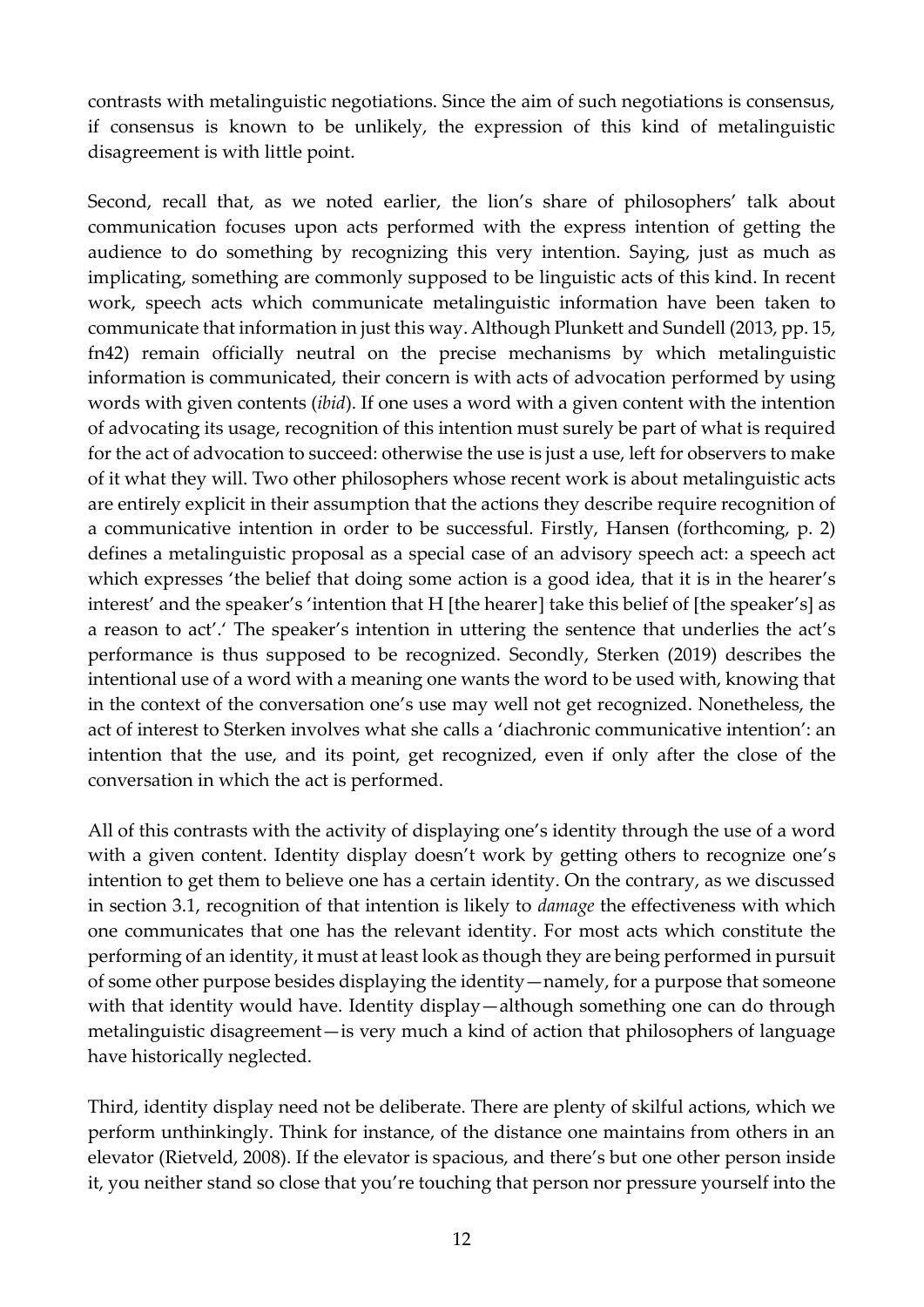corner of the elevator as you might were it crammed full of people. You may think through exactly where to stand, and so stand where you do deliberately. But in many cases you won't. Your conscious mind will be on something else. And if someone asked you what you were doing, you probably would not say (without further questioning) that you were maintaining appropriate distance from the other person in the elevator: your answer would pertain to taking the elevator to floor X, or to your goal in taking the elevator to floor X. Nonetheless, where you stand in the elevator is a (social) skill. If you do stand too close, or too far, you will make an impression that is perhaps not what you want: creepy, weird, odd. Which is precisely why there are times when some of us are prone to overthink these normally unthinking acts. The use of a word with a given content is similar. As we navigate the use of context-sensitive and polysemous words in different contexts, for the most part, we aren't deliberating about which are the best contents to use with such words. We rather adapt our uses unthinkingly. Of course, there are moments when we do explicitly deliberate about this. But they are the exceptions that prove the rule. One may well be motivated to adopt unthinkingly certain word-content pairings by the impressions one thereby makes, because one is skilled at doing so: just as one may be motivated to stand where one does in the elevator because of the impressions one makes on others, even if one is so skilled at this that most of the time one doesn't think about how to do it.

Fourth, one doesn't *need* an audience in order to engage in identity display through how one pairs contents with words (Goffman, 1969, p. 87). If it's important to one to be a gentleman, then one may well maintain the patterns of conduct of a gentleman even when no one's watching. There's nothing paradoxical about that. And the same applies to the use of words with given contents. If a hotrodder is on his own thinking about cars, he nonetheless has ample reason, given his commitment to that identity, to use terms of assessment in the hotrodder way.

Fifth, of course, situations can arise in which a person is driven in the content with which they use a word by both practical/consequentialist and identity display motives. In some circumstances those motives may collide: e.g. you are met with the practical challenge of directing a friend to the aisle where they can find the Nine Inch Nails records (the industrial section), and at the same time, maintaining your purist credentials, which dictate that you don't classify Nine Inch Nails as industrial. But alternatively, they may dovetail: as would happen if you were met with the same situation, but you're no purist. One should expect there to be a spectrum of contexts ranging from the purely practical to pure identity display cases, and one would expect that most real contexts fall in the middle of this spectrum. For instance, in Fine's (1992) detailed study of the factors guiding restaurant-working chefs' aesthetic judgements about the meals they compose, the motivating factors were a mixture of existential concerns about artisan identity and other concerns about profit making (pleasing the client).

#### **5 A Response to An Objection to the Contextualist**

On the contextualist analysis of the semantics of predicates of personal taste, the content of the predicate may be different for different participants to a disagreement. The notorious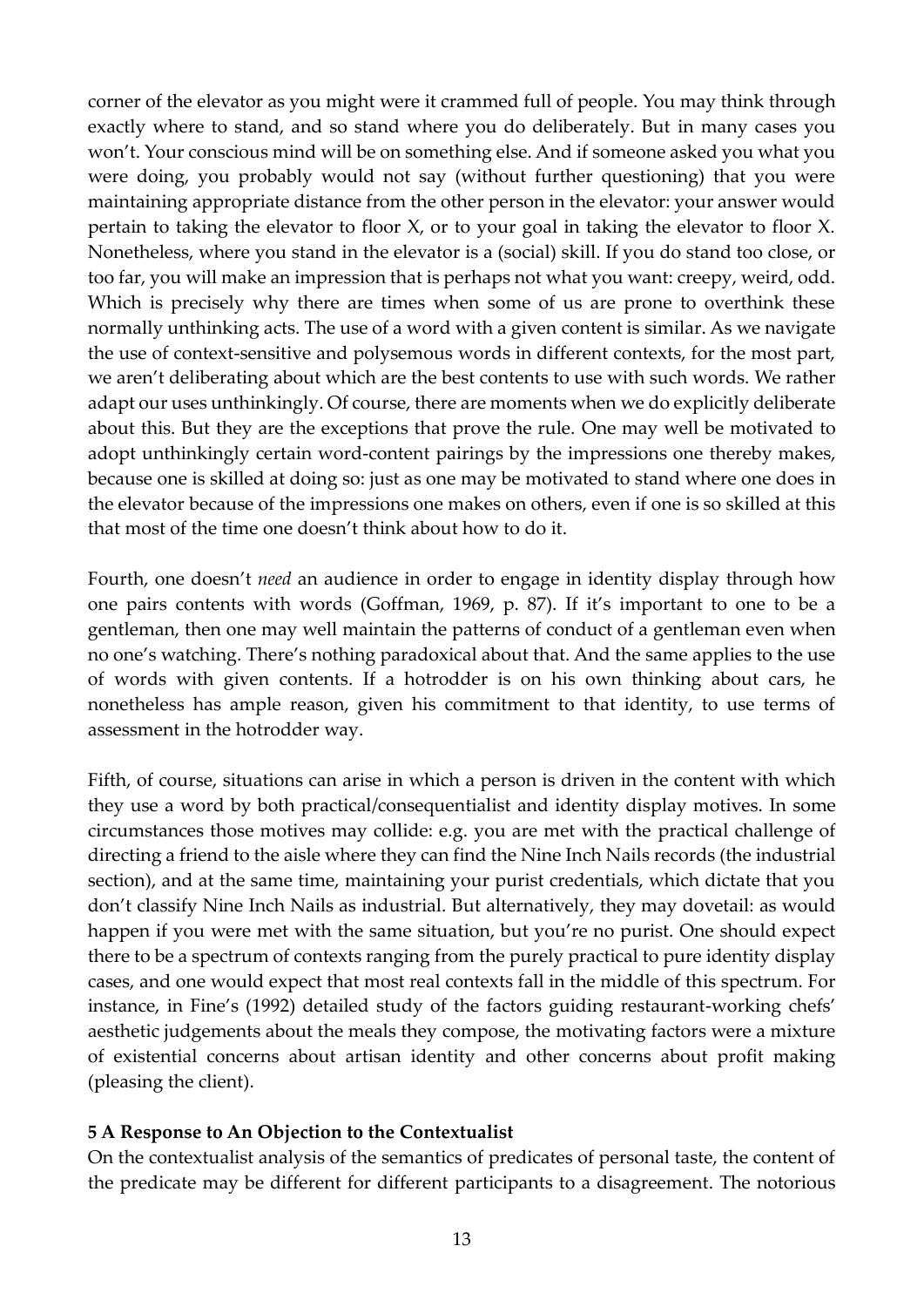explanatory challenge contextualists then face is how it is that a state of disagreement can be being expressed when each party to the purported disagreement is using the same word with a different content: as when, for instance, A says, "Paul Foot is hilarious" and B responds, "No, Paul Foot is not hilarious", each using "hilarious" with a different content. One explanatory strategy that has been pursued by Plunkett and Sundell now for several years is to propose that in cases where disagreements are definitely present while the content of, for instance, "hilarious" diverges between participants, we are witnessing a metalinguistic negotiation.

One objection to this explanatory strategy has been the possibility of disagreements on matters of personal taste wherein the accoutrements of metalinguistic negotiation are absent: there is no broader activity whose outcome is importantly dependent upon the choice of content for a word in the current exchange (see (Marques, 2017), (Zeman, 2016) and (Zeman, 2017)). It is perfectly possible to apply aesthetic adjectives like "beautiful" to an object without at all being aware of any features of a conversational context that could introduce momentous consequences to some practical outcome about which one cares. It's possible for one person to express her judgement that a statue is beautiful, while another person expresses her judgement that a statue is not beautiful, and for the two to be in a state of disagreement about whether the statue is beautiful without either being aware of any (further) conversational context, and consequently without there being need of any practical consequences which hinge upon with which content precisely "beautiful" is used (nor correspondingly, upon which content appears in the judgements these persons hold).

This objection does not (successfully) target Plunkett and Sundell's account of the state of disagreement in the cases of interest: viz. that it is metalinguistic (for Plunkett and Sundell's response to just such an objection see (Plunkett & Sundell, forthcoming)). For the absence of conversational context in no way implies that persons cannot disagree about with which content the word "beautiful" should be employed. If the objection (successfully) targets anything, it's the motivation for expressing and pursuing such a disagreement. It draws attention to circumstances in which the stuff that, according to Plunkett and Sundell, makes expression and pursuit of metalinguistic disagreement a reasonable thing to do, is absent.

However, if we acknowledge identity display as a motive for expression of metalinguistic disagreement, and recall that the active presence of such a motive does not need the accoutrements of metalinguistic negotiation, then the objection loses whatever teeth it had. For the objection to continue to be compelling, despite the constant possibility of identity display, one would need not just to point to contexts in which disagreement is witnessed in the absence of any broader practical activity of the right kind, but to contexts in which persons are not driven by a desire to display, or a habit of displaying, their identities. Given that we are all so very human in this respect, that kind of context seems like it'll be a hard thing to find—especially given that, as we noted in section 4, identity display requires neither deliberation nor an audience.

### **6 Another blow against Linguistic Autonomy**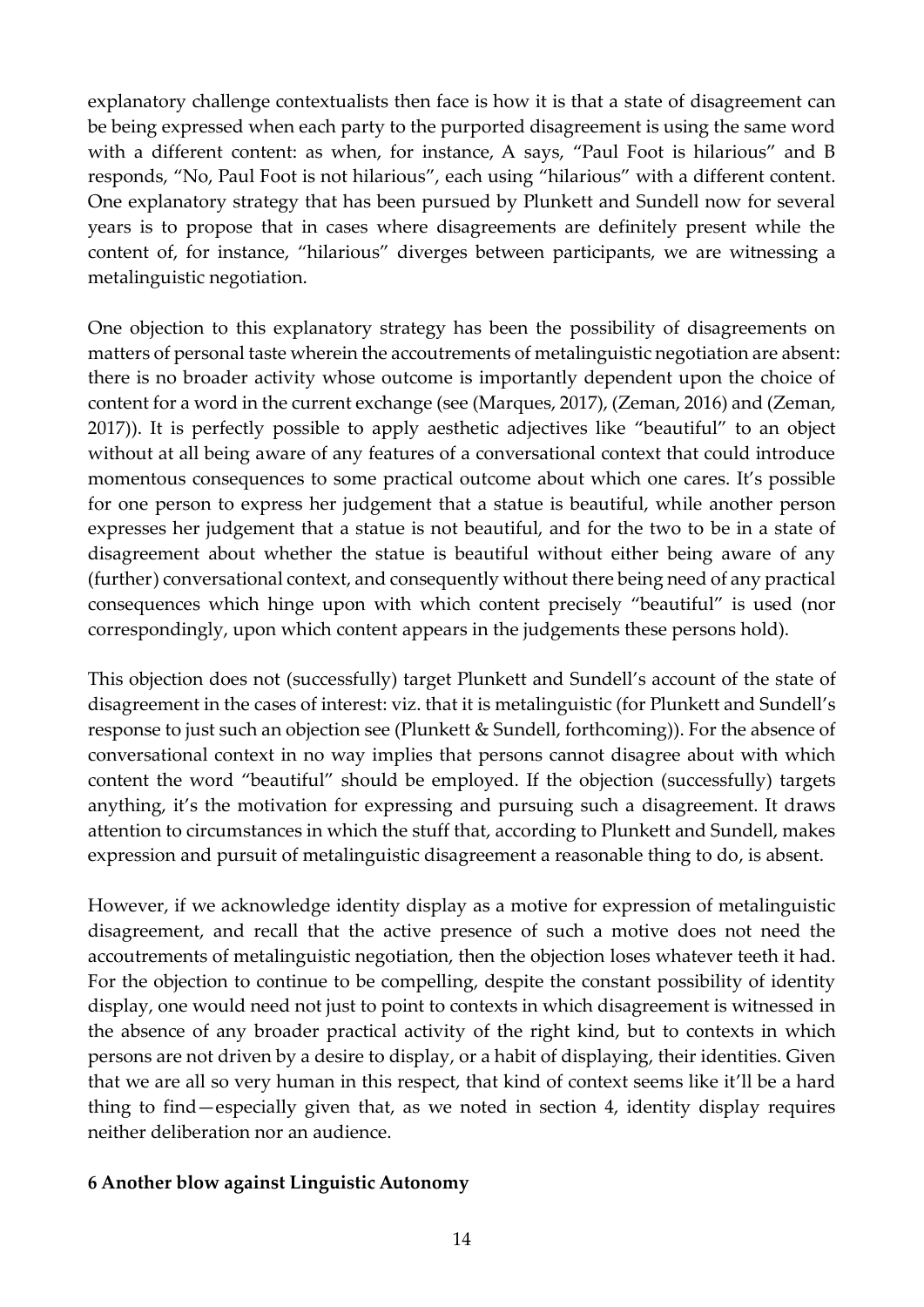Recall what I earlier referred to as Linguistic Autonomy: nothing bears upon how you should use a given word other than how other users of the same word are using it. Language users are practical agents, guided by reasons and habit. Setting aside limitations of performance, we are to imagine that the only factors that guide these practical agents in the use they make of expressions from their shared language is how other members of the same linguistic community are using those expressions. Plunkett and Sundell have already dealt one blow against Linguistic Autonomy. The practical consequences that word-content assignments will have in a context can be reasons for or against particular word-content assignments, reasons which are not just a matter of what assignments others in the community are adopting.

We can now deal Linguistic Autonomy a second blow. For the deployment of certain contents rather than others is a way of locating oneself amongst social categories. Persons concerned about their location in social space will be motivated to prefer certain wordassignment combinations over others. Just as with the practical consequences of wordcontent assignments in a context, this can lead different members of the same linguistic community to fiercely diverge in their assignments of contents to given words—and not just in how they themselves want their own words to be understood, but in how they understand others' words. Recall, for instance, the findings by Asch ( (1940), (1948)), Pool et al. (1998) and Wood et al. (1996) reported in section 3.2: if my self-esteem will drop if I find out that I agree with members of a group from which I strongly disaffiliate, then in defence of my self-esteem, if I find a sentence with which members of this group agree, I am likely to unthinkingly seek out interpretations of the sentence that allow me to more easily disagree with it.

If identity display is a perennial concern for language users, then failures of linguistic autonomy are the norm. And if that's right, it is then quite possible that we are *normally*  faced with circumstances in which we are motivated to diverge in the criteria with which we use (including, in how we interpret others' uses of) the words of a shared language. Despite it not being conducive to successful overt communication, speakers might *normally* face motivation to (seemingly) wilfully misunderstand one another (Pohlhaus, 2012). A theory of overt communication would then have to describe what needs to be in place in order to avoid this kind of predicament not as a marginal phenomenon, but as something central. Most appeals to theories of overt communication do not proceed in such a manner (e.g. (Carston, 2002), (Neale, 2005), (Predelli, 2010), (Sperber & Wilson, 1986), (Stanley, 2007)). Their communication takes place in a social vacuum. But if linguistic autonomy is false, perhaps that should change.

### **Acknowledgements**

Previous versions of this paper were presented at the *Disagreements in Semantics*  conference organized by Dan Zeman at the University of Vienna in 2018, and at an event organized by Neftalí Villanueva at the Department of Philosophy, University of Granada in 2019. I want to thank the audiences at both events for very helpful comments and criticism that greatly helped the development of the paper—special thanks are due in this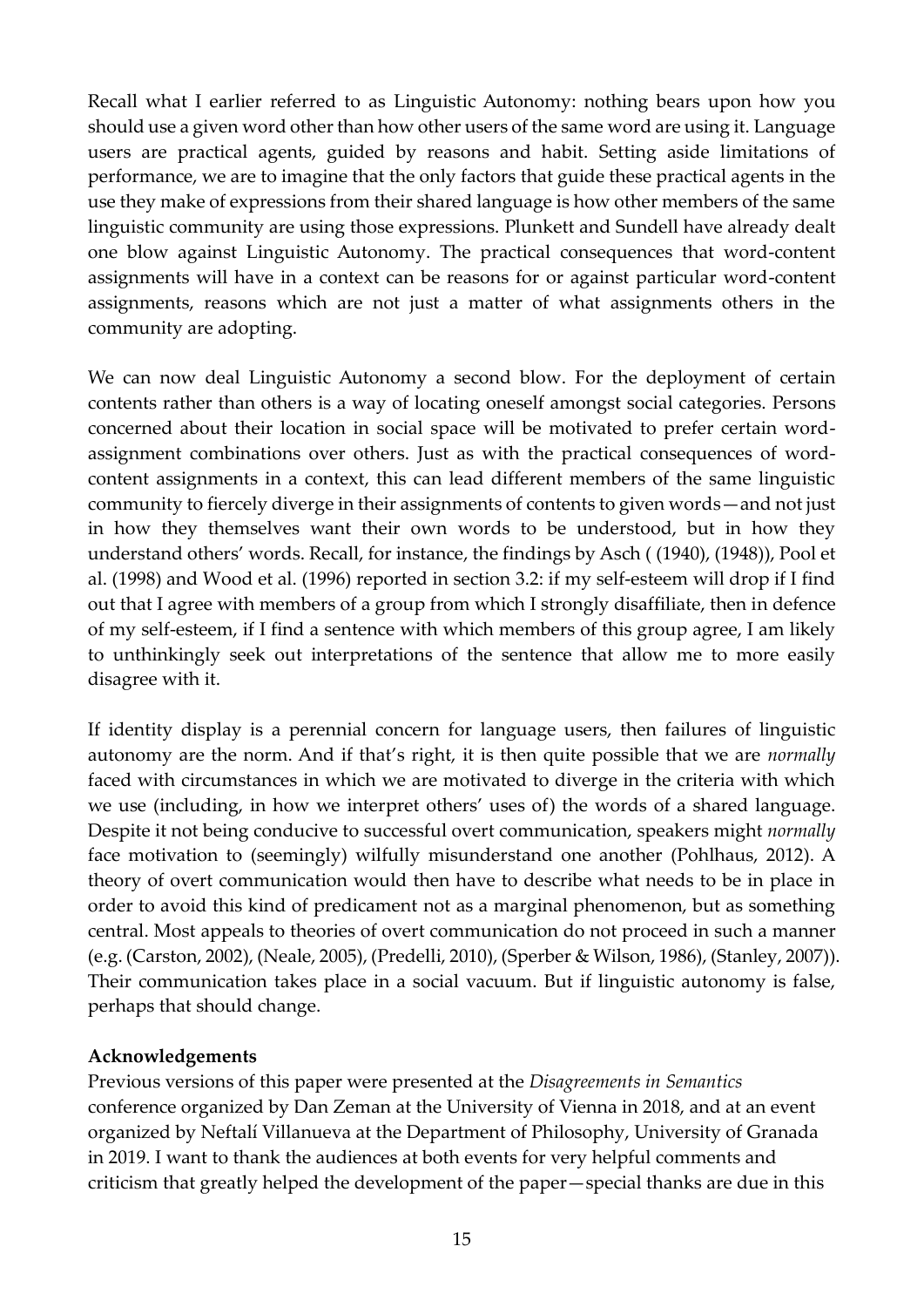regard to Katharina Sodoma, who was my respondent at the Vienna conference. I also want to thank the reviewer of this paper for *Inquiry* whose objections and suggestions have led to much a improved version of the paper.

#### **References**

- Ahlgren, M., Gustafsson, I.-B., & Hall, G. (2004). Attitudes and Beliefs Directed towards Ready-Meal Consumption. *Food Service Technology, 4*, 159-169.
- Amiraian, D., & Sobal, J. (2009). Dating and Eating. Beliefs about Dating Foods among University Students. *Appetite, 53*(2), 226-232.
- Asch, S. (1940). Studies in the Principles of Judgments and Attitudes: II. Determination of Judgment by Group and by Ego Standards. *Journal of Social Psychology, 12*, 433-465.
- Asch, S. (1948). The Doctrine of Suggestion, Prestige and Imitation in Social Psychology. *Psychological review, 55*, 250-276.
- Balsley, G. (1950). The Hot-Rod Culture. *American Quarterly, 2*(4), 353-358.
- Barker, C. (2013). Negotiating Taste. *Inquiry, 56*(2-3), 240-257.
- Berger, B. (1986). Foreward. In E. Goffman, *Frame Analysis* (pp. xi-xviii). York, Pennsylvania: The Maple Press.
- Bloomfield, L. (1933). *Language.* London: George Allen and Unwin.
- Carston, R. (2002). *Thoughts and Utterances: The Pragmatics of Explicit Communication.* Oxford: Oxford University Press.
- Fine, G. (1992). The Culture of Production: Aesthetic Choices and Constraints in Culinary Work. *American Journal of Sociology, 97*(5), 1268-1294.
- Goffman, E. (1969). *The Presentation of Self in Everyday Life.* Harmondsworth, Middlesex: Penguin Books.
- Grice, H. P. (1957). Meaning. *The Philosophical Review, 66*(3), 377-388.
- Hample, D., & Irions, A. (2015). Arguing to Display Identity. *Argumentation, 29*(4), 389-416.
- Hansen, N. (forthcoming). Metalinguistic Proposals. *Inquiry*.
- Komarovsky, M. (1946). Cultural Contradictions and Sex Roles. *American Journal of Sociology, 52*(3), 184-189.
- Lewis, D. (1969). *Convention.* Oxford: Blackwell.
- Lindquist, J. (2002). *A Place to Stand: Politics and Persuasion in a Working-Class Bar.* Oxford: Oxford University Press.
- MacKinnon, C. (1989). The Art of the Impossible. In C. MacKinnon, *Feminism Unmodified: Discourses on Life and Law* (pp. 1-17). Cambridge, MA: Harvard University Press.
- Marques, T. (2017). What metalinguistic negotiations can't do. *Phenomenology and Mind, 12*, 40-48.
- McFarland, K. (2015). *Feigning Objectivity: An Overlooked Conversational Strategy in Everyday Disputes.* The Ohio State University. Retrieved 10 12, 2019, from

https://etd.ohiolink.edu/!etd.send\_file?accession=osu1426205479&disposition=inline Moran, R. (2005). Getting Told and Being Believed. *Philosophers' Imprint, 5*, 1-29.

- Neale, S. (2005). Pragmatism and Binding. In Z. Szabo (Ed.), *Semantics versus Pragmatics* (pp. 165-285). Oxford: Oxford University Press.
- Plunkett, D., & Sundell, T. (2013). Disagreement and the Semantics of Normative and Evaluative Terms. *Philosophers' Imprint, 23*, 1-37.